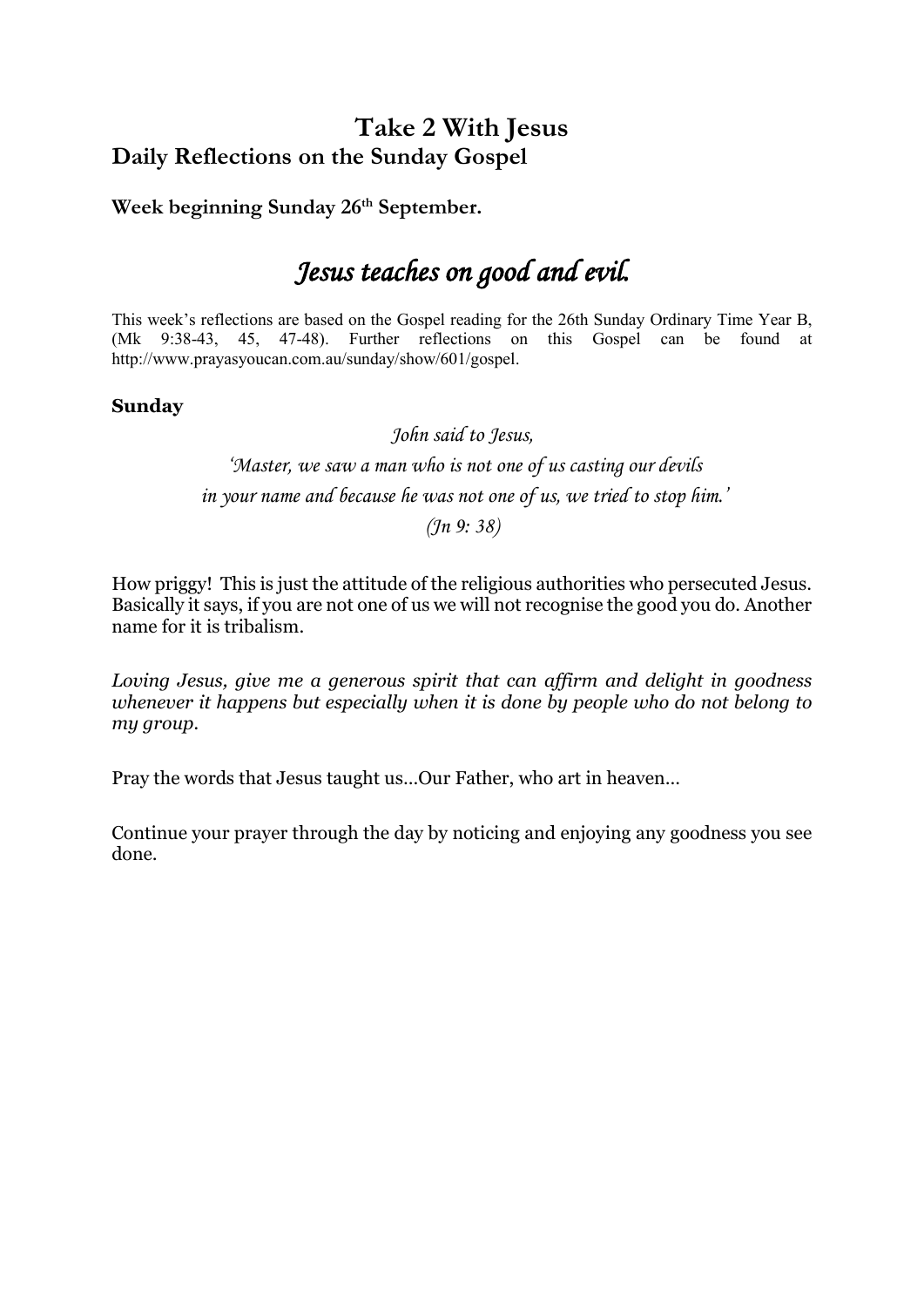### **Monday**

# *Jesus said, 'Anyone who is not against us is for us.' (Mk 9:40)*

In reading the Gospels, it seems there were plenty of people watching what others were doing and deciding who was 'in' and who was 'out'- more often 'out'. We all have this attitude – it is a form of self-protection. But ultimately it was this attitude that killed Jesus. Jesus himself was so welcoming of people, he was able to forgive his murderers.

*Loving Jesus, prise open my prejudices. Let me rejoice in the positive things other people do and realise that you desire the fullness if life for them as much as you do for me.*

Pray the words that Jesus taught us…Our Father, who art in heaven…

Continue your prayer through this day by considering the people you are prejudiced against and looking for positive things in them.

#### **Tuesday**

*Jesus said, 'If anyone gives you a cup of water to drink just because you belong to Christ, …he or she will not lose their reward.' (Mk 9: 41)*

Water would have cost nothing in Jesus' society…just a little effort! Really giving a cup of water was the least a person could do for another. And Jesus makes this the standard from which he will reward us. If we could but realise how generously God want to be with us, we would give so generously ourselves.

*Loving Jesus, let me realise that even with the most insignificant acts I can share in your generosity.*

Pray the words that Jesus taught us…Our Father, who art in heaven…

Continue your prayer this day by noticing what insignificant acts you can do…and do them.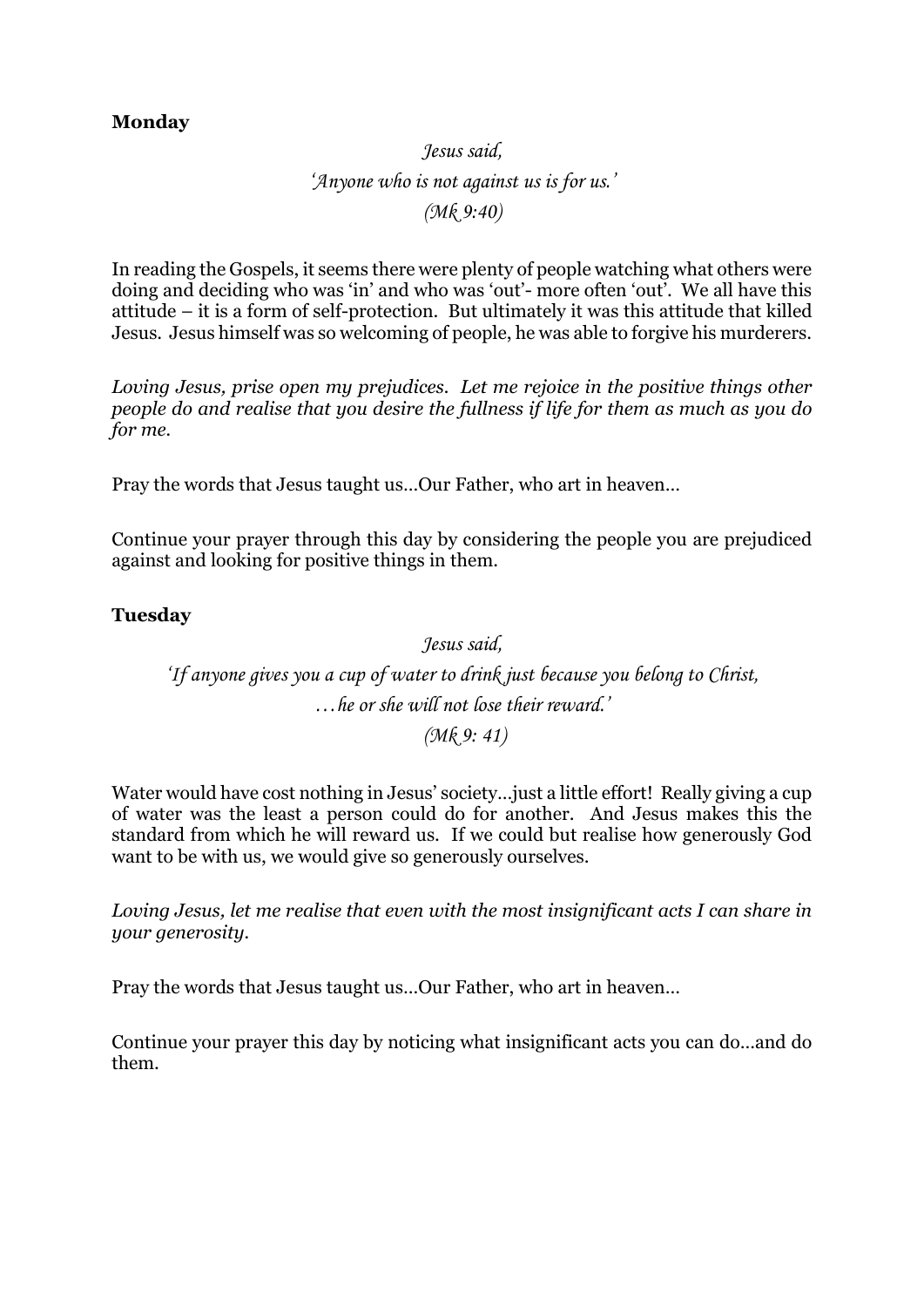## **Wednesday**

*Jesus said,*

*'But anyone who is an obstacle to bring down one of these little ones, who have faith, would be better thrown in the sea with a millstone around his or her neck.'*

*(Mk 9:42)*

This is not a part of the Gospel we often stop to ponder for ourselves – why it applies to others surely! No, it calls for each of us to ask seriously what impact our words and actions have on people who are weaker than us in faith. We all need to develop a conscience that asks how our actions affect others – for good or for bad.

*Loving Jesus, send me your discerning Spirit to understand just what impact my words and deeds have on the faith of other people, especially the children around me.* 

Pray the words that Jesus taught us…Our Father, who art in heaven…

Continue your prayer through this day by noticing what type of faith your actions would preach to others.

#### **Thursday**

### *Jesus said,*

*'If your hand should cause you to sin, cut if off: it is better to enter into life crippled than to have two hands and go to hell.' (Mk 9:43)*

Jesus wants us to ask ourselves seriously what causes us to sin. We would like to think it just happens, thoughtlessly. "Oops, I did it again – but it really wasn't my fault." But Jesus asks us to reflect on the dynamics of our lives and see what precedes our sin and failure. Sin doesn't come out of the blue – it comes out of our own hearts.

*Loving Jesus, give me your Spirit of wisdom and courage to face the reality of my life. Show me how I use the gifts you have given me for good…and for evil.*

Pray the words that Jesus taught us…Our Father, who art in heaven…

Continue your prayer through this day by noticing how you use your hands for good…and for evil.